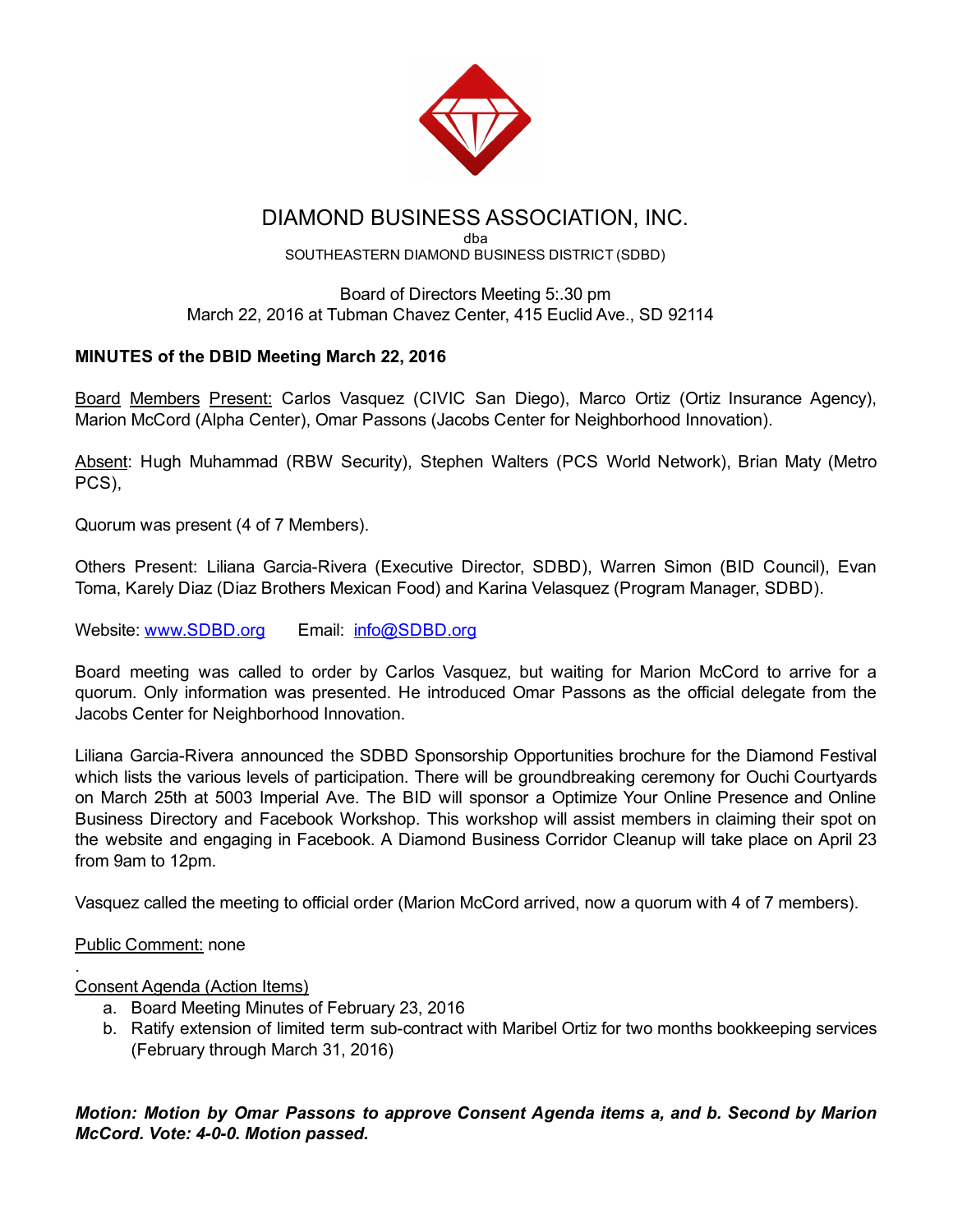## President's Report; Carlos Vasquez:

- a. Elections for FY2017 will take place in June and ratified in July. Currently there are 7 board members but 5 of 7 are termed out – until the Bylaws Committee presents their changes to allow the 5 to continue on the board. Marco Ortiz said they have the changes and will present them at the next meeting.
- b. Authorize Executive Director to sign Subcontract with Mary Joseph for bookkeeping services for six month period (April 1 through October 1). He explained Mary Joseph's bookkeeping background as she does this work for several other BIDs.

## *Motion: Motion by Marion McCord to authorize Executive Director to sign a Subcontract with Mary Joseph for bookkeeping services for six month period (April 1 through October 1). Second by Omar Passons. Vote:301 (Marco Ortiz). Motion passed.*

c. Approve becoming Trustee for Kiva Zip program with LISCsd. Liliana explained that this was a small micro loan program (maximum loan is \$5,000) with no interest, and that LISCsd would like the SDBD to be a trustee to admin up to 5 loans by June 30, 2016. She said there is no financial or legal liability to being a Trustee, and loans will be limited to DBID members. Kiva Zip will promote these businesses on their website.

## *Motion: Omar Passons made a motion to approve SDBD becoming a Trustee to administer the Kiva Zip program. Second by Marco Ortiz. Vote: 400. Motion passed.*

d. Line of Credit tabled.

## Financial Reports for February 2016

Liliana Garcia-Rivera reviewed the financials in detail. These reports were received and filed.

## Marketing Committee Report:

Diamond Sponsorship Brochure is printed and in distribution.

Optimize your Online Presence Workshop 3/29 at 6pm at the Malcolm X Library. The purpose is to assist members in claiming their spot on the website and assisting them in using Social Media.

City of San Diego Business Walk 3/30 at 2pm. They will meet at the Farmers Market then volunteers will walk into the business areas and take a brief survey. They will return at 5pm and CD4 (Cole) and CD9 (Emerald) will be there to provide a brief ceremony.

## Economic Development Committee report:

Approve SDBD Signage Grant for 54 Street Center. Liliana Garcia-Rivera explained the signage need at that business center. The grant amount will be \$500 matching grant toward a new sign. Crowd Funding effort will be started to raise the center's \$500.00.

## *Motion: Motion by Marco Ortiz to approve SDBD Signage Grant for 54 th Street Center. Second by Marion McCord. Vote: 400. Motion passed.*

## Executive Director's Report:

BID Council Delegate Letter FY2017: The board approved the SDBD Delegates to the BID Council as Liliana Garcia-Rivera as the Delegate for March 2016 – March 2017, and Karina Velazquez as the Alternate. The letter was given to Mr. Simon.

Banner Policy: Liliana Garcia-Rivera reported that the City Street Division sent an email to Elizabeth Studdebaker asking Mission Hills to remove certain banners appearing on street poles that have traffic signal lights. The Diamond BID was mentioned in connection to a torn manner that was covering a street sign, which had subsequently been repaired. The Decor Plan informed us that other BIDs also have their